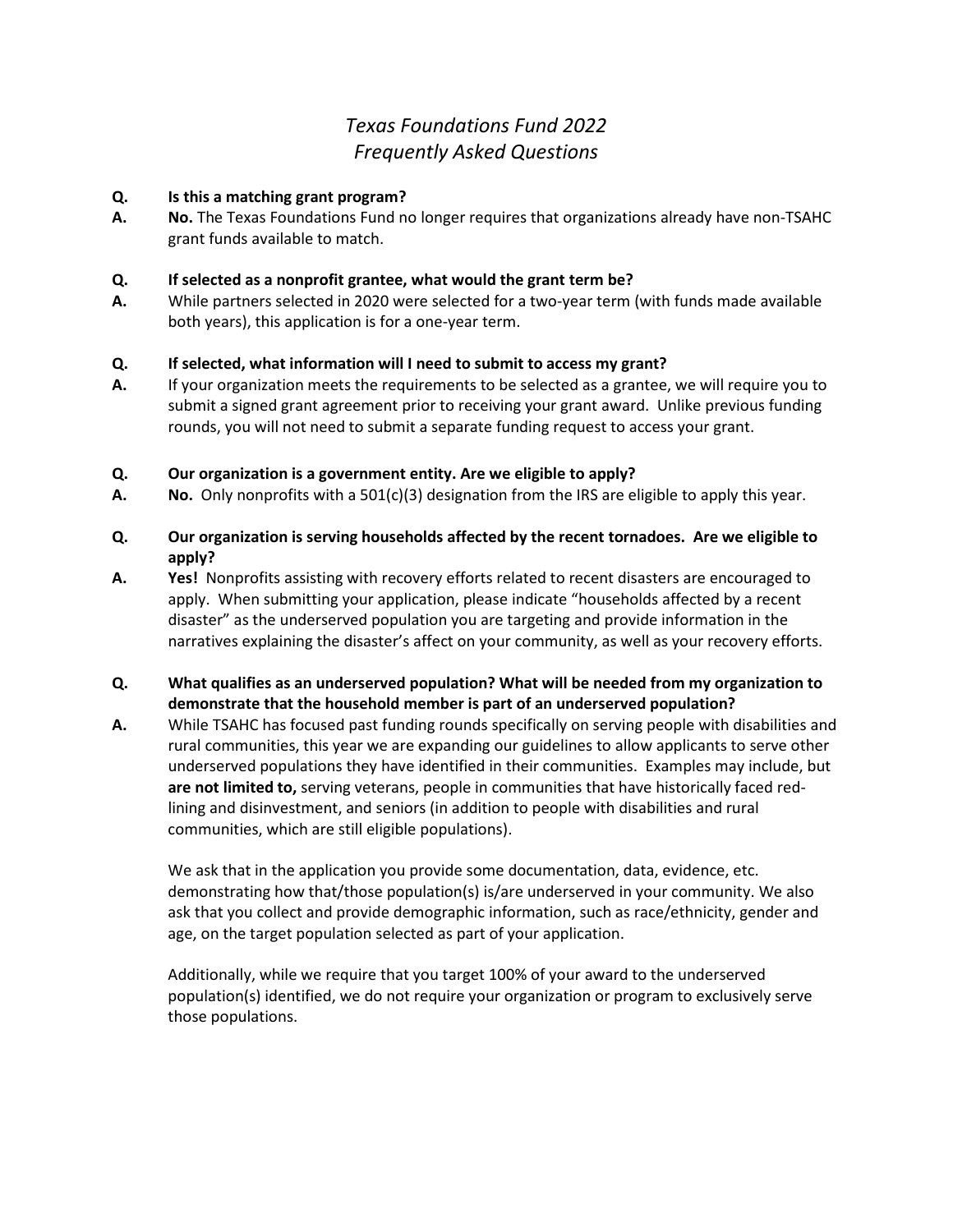- **Q. Our organization serves people with disabilities, and we would like to designate people with disabilities as the underserved population to be served with our award. What definition does TSAHC use to determine if an individual has a disability?**
- **A.** TSAHC does not require applicants to follow one specific definition of a disability. We allow each organization to determine its own definition of disability based on your existing program guidelines. However, you must specify in your application how you define disability and how you document whether a client has a disability.

Documentation from the following sources may be used to verify disability status: Social Security Administration (SSI/SSDI), U.S. Department of Veterans Affairs, Texas Department of Assistive and Rehabilitative Services, Texas Department of Aging and Disability Services, and Texas Department of Motor Vehicles (permanent disability only). If the client does not receive benefits from one of the agencies listed above, you may also use a [self-certification form](http://www.tsahc.org/public/upload/files/general/Disability_Self_Certification_Form_Texas_Foundations_Fund.pdf) that TSAHC has created to verify a client's disability status.

- **Q. Our organization would like to use a grant to tear down and reconstruct single family homes. Is this an eligible expense?**
- **A. No.** Reconstruction is not an eligible expense under the Texas Foundations Fund.

# **Q. How much funding should we request in our application?**

**A.** This is an application to be selected as a grantee, not a grant application, so you should not request a specific funding amount in your application. TSAHC will announce selected grantees in August 2022 and will notify all selected grantees of the funding amount available to them.

#### **Q. Do we need to upload a current program budget as part of our application?**

- **A. Yes.** Please include all program expenses (including but not limited to staff salaries, materials and supplies, etc.) in your attached budget. While you are not requesting a specific funding amount as part of this application, please include some information about how your award will be utilized. For planning purposes, past awards have ranged from \$15,000-\$20,000 per organization, although the amount may be more or less this year depending on the number of qualified applicants and total funds available.
- **Q. Our 2021 financial audit will not be available until after the application deadline. Are we still eligible to apply?**
- **A. Yes.** You can apply by uploading your 2020 audit with your application. However, we will require you to submit your 2021 audit separately as soon as it is available.
- **Q. Our organization received a grant in 2020 and 2021. Are we eligible to apply this year?**
- **A.** Yes, as long as you have met all the obligations of your most recent award.

#### **Q. Can we provide supportive services to a specific population (such as veterans) with our grant?**

**A. Yes.** As long as you meet all organization and program eligibility requirements, you may use your grant award to provide services to a specific population. In this situation, you should designate your target population as the underserved population you intend to serve and demonstrate why that population is underserved in your community.